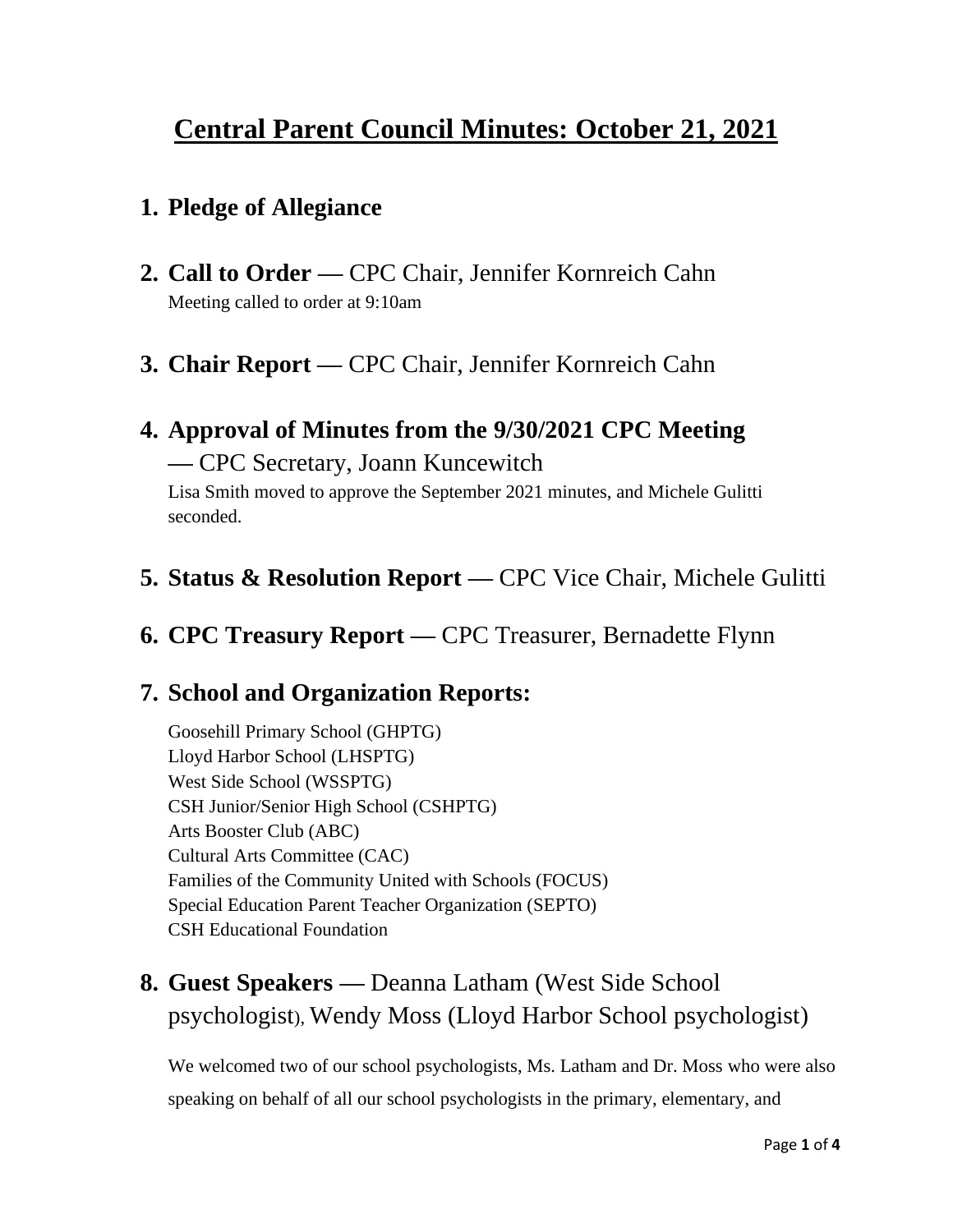secondary schools. Ms. Latham and Dr. Moss talked about the Dignity for all Students Act (DASA) which states that all children have the right to attend school in a safe, welcoming, and caring environment. They also described that they follow the CASEL model (Collaborative for Academic, Social, and Emotional Learning), which has five focus points: self-awareness, self-management, social awareness, relationship skills, and responsible decision making.

Following the presentation, A parent asked when the Lloyd Harbor peer mentorship program will be returning. Dr. Moss responded that it will be starting next week. The start of the program was delayed due to concerns about the space which have since been worked out.

A parent asked our psychologists to describe the process in which students become peer mentors. Dr. Moss answered by saying that students who want to be leaders work in groups and run through various types of role-playing scenarios. For example, situations that could happen on a bus, or during recess when a student feels alone or is being picked on. Our psychologists added that we don't call people "bullies" as a label, rather they work towards resolving conflicts and further develop social-emotional learning.

## **9. Lottery Drawing for DEI Task Force Members** —

### **(Parent/ Guardian representatives)**

Prior to this meeting, using Sign-Up Genius, our PTG members compiled a list of parent/ guardian volunteers using the following guidelines:

- *Only one parent per family/household may submit their name per school (e.g., Parent A and Parent B from the Doe family/household may not both enter their names to be chosen for the same school).*
- *Only one parent per family/household may serve as a Task Force representative (e.g., in the event that Parent A from the Doe Family is selected to represent a school/parent group for which they submitted their name, Parent A's name AND Parent B's name will be removed from the pool of any remaining school/parent group they may have submitted their names for. This is to avoid one family having outsized representation on the Task Force as a whole, and an effort to have as diverse a Task Force as possible).*
- *A total of seven (7) parent representatives will be picked out of a bowl at the 10/21 CPC meeting-- (1) Goosehill, (1) West Side, (1) Lloyd Harbor, and (2) Jr./Sr. High School. The remaining names will then be combined into a district-wide bowl, and two (2) more representatives will be picked from that district-wide bowl for the remaining spots.*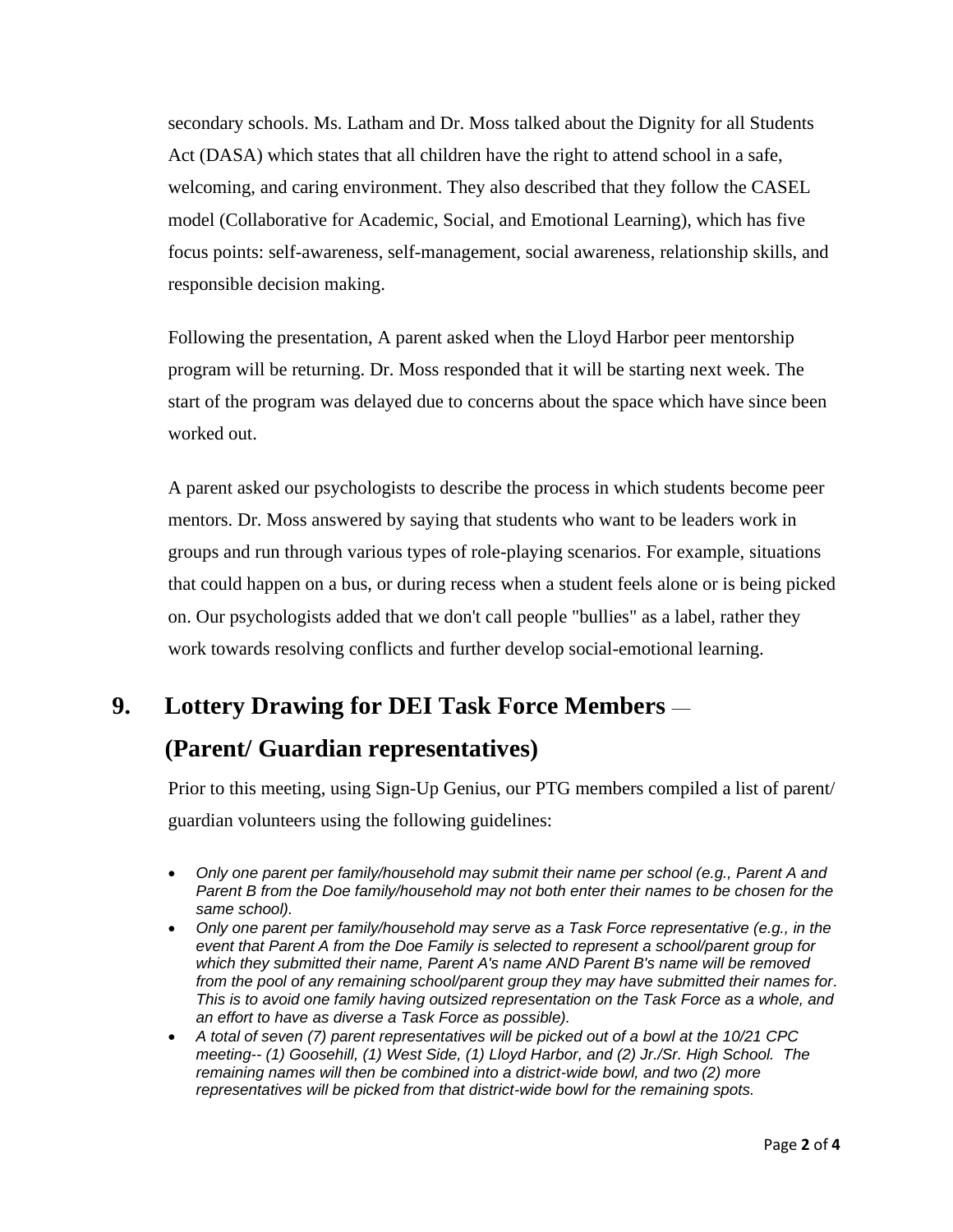During the meeting, each PTG president announced the list of Parent/ Guardian volunteers representing their schools. As each name was read, the printed name on paper was dropped into a clear bowl:

Goosehill Primary School: 22 volunteers Lloyd Harbor School: 33 volunteers Cold Spring Harbor Jr/ Sr. High School: 55 volunteers

James Stucchio, Deputy Superintendent, selected the names blindly with the audience as witnesses. The guidelines as stated above were followed. During the selection process, duplicate names representing single households were removed prior to combining all names for the district wide selection. The parent/ guardian representatives can be found in the following link for the November 9, 2021 Board of Education document:

#### [DEI Task Force](https://drive.google.com/file/d/1l6yaXVjU5d1pwG155iZiL4kXzJPUy30Z/view?usp=sharing)

(https://drive.google.com/file/d/1l6yaXVjU5d1pwG155iZiL4kXzJPUy30Z/view)

Superintendent of Schools, Ms. Jill Gierasch announced that the Thought Exchange survey would be sent out next Monday. Additionally, she announced that the DEI Task Force will be meeting in the evening on November 4. It is planned to share the results of the DEI Task Force at the November 9 Board of Education meeting.

#### **10. Parent Questions/New Business** (10:35AM)

A parent asked why elementary school basketball is not happening at Lloyd Harbor School this year. Ms. Gierasch explained that right now, no outside organizations are allowed to use indoor facilities. She added that administration will revisit this plan in mid-November.

A parent asked a few questions about school bathrooms. First, it was asked if our school bathrooms have been designated as gender-neutral bathrooms as per New York State guidelines. Mr. Stucchio clarified that New York State requires single-stall bathrooms to